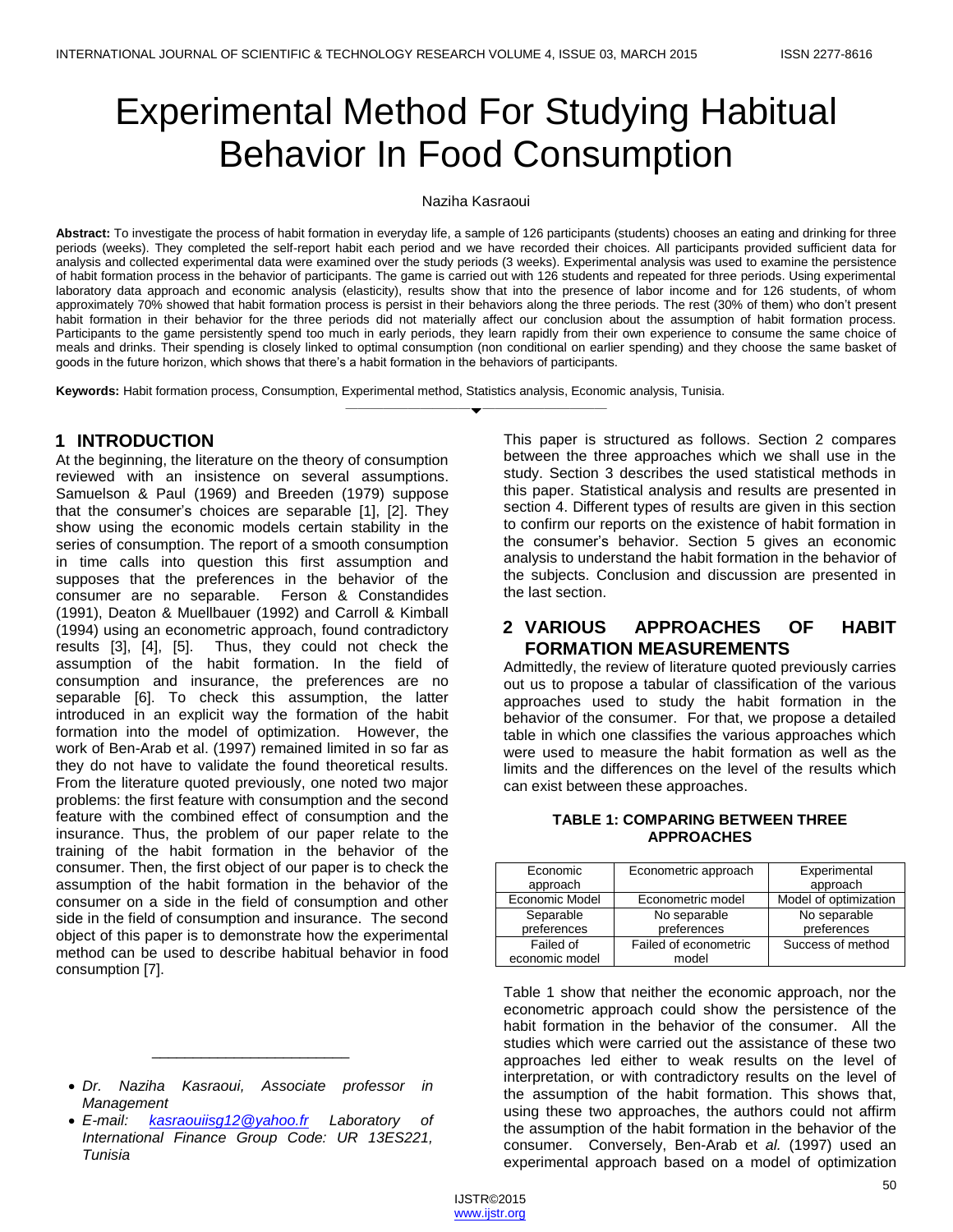through which they showed and affirmed within a theoretical framework the assumption of the habit formation. However, the work of Ben-Arab et al. (1997) remains limited and was never validated empirically.

## **3 MATERIALS AND METHODS**

#### **3.1 Study area and sample**

Our study is based on three experiences which took place in three different laboratories for experimental economics for three different periods at the high institute of Tunis, Sousse and Jendouba. The laboratories are equipped with computers linked to a central network on which we have planned the game. Following an announcement inside the department of management, in three institutes, a sample of 126 students participated in the game. Thus, a sample of 35 students from the University of Tunis, a sample of 60 students from the University of Sousse and a sample of 31 students from the University of Jendouba participate in the game. Since we are interested to identify the habit formation at the behavior of consumers, the experiment game was repeated for three times.

#### **3.2 Experiment procedure and data collection**

For each experiment, each student has 3 dinars as a budget. For the three experiences, we have spent more than 1134 dinars. Each of the three experiences took place at lunch time, and the students were asked to make their choice from menu. At the end of the game, they are assumed to consume the menu of the first period. Those relative to the second and third period one are served respectively the same day of the successive two weeks. Each of the three experiments that lasted 45 minutes took place at mind time of the day. The choice of the time is not arbitrary as explained above; it is related to the nature of game.

#### **TABLE 2: MEALS AND DRINKS WHICH PRICES VARY ACROSS THE THRRE EXPERIMENTS**

| Meals & Drinks  |        | <b>Experiment 1</b> | <b>Experiment 2</b> | <b>Experiment 3</b> |
|-----------------|--------|---------------------|---------------------|---------------------|
| Tuna&<br>Fries  | French | 1.600               | 1.900               | 2.100               |
| Escallop        |        | 2.400               | 2.100               | 1.800               |
| Cheese<br>Fries | French | 1.500               | 1.700               | 1.900               |
| Coca/Boga       |        | 0.700               | 1.000               | 1.200               |
| Water           |        | 0.500               | 0.700               | 0.900               |

To capture the habit formation form, each of the three experiences was repeated after which the game is reinitiated. Then to achieve conditions close to real allocation budget, at the beginning of each experiment we grant for every student 3 dinars per period and propose to them a basket of consumption goods made of meals and drinks. According to their relative prices allowed to vary across the period for each experiment to detect the persistence of habit formation for each subject [8], (see table 2). In order to help the subject not to waste anything of his budget, additional information appeared on the screen, showing the meals and the drinks. This information clearly helped the subject avoid an annoying trial-and error mechanism. Subjects could spend as much time as they

like on their decisions and were free to compare, reconsider and correct choices already made.

## **4 STATISTICAL ANALYSIS**

A data base was conceived with SPSS (version 8.0) using the individual and the subject responses as statistical unit. Data were entered and checked. The distribution of data response was performed in order to study the presence of habit formation in the behavior of consumer. The results obtained starting from this play is in a number of two: The first is concern habit formation in food consumption for each of the three experiences. The second is related to the change in the behavior of the consumer with varying price of foods.

#### **4.1 Experiment 1**

To exhibit habit formation in the behavior consumption, having a fixed income, even if the prices vary across the period, we should observe almost the same choice of basket of goods. For the first experience, among three varieties of meals and two varieties of drinks, table 3 shows that 67 students choose Tuna & French Fries which correspond to 53.17% of choices.

#### **TABLE 3: FREQUENCY OF MEALS AND DRINKS CHOICES FOR 126 STUDENTS STUDIED IN THE FIRST PERIOD**

| Maels & Drinks        | Number of choice | Frequency (%) |
|-----------------------|------------------|---------------|
| Tuna & French Fries   | 67               | 53.17         |
| Escallop              | 28               | 22.23         |
| Cheese & french Fries | 31               | 24.60         |
| Total                 | 126              | 100           |
| Coca/Boga             | 102              | 80.95         |
| Water                 | 24               | 19.04         |
| Total                 | 126              | 100           |

For the drinks, we observe that 102 students choose Coca or Boga and 24 students choose water which corresponds to 80.95% and 19.04% respectively. This means that most of students whose participate to the game prefer Tuna & French Fries as meals and Coca or Boga as drinks.

#### **4.2 Experiment 2**

Note that students whose participate to the game divided in three experiments are the same and are identified with their code in order to control their choices along the three periods.

#### **TABLE 4: FREQUENCY OF MEALS AND DRINKS CHOICES FOR 126 STUDENTS STUDIED IN THE SECOND PERIOD**

| Meals & Drinks        | Number of choice | Frequency (%) |
|-----------------------|------------------|---------------|
| Tuna & French Fries   | 71               | 56.34         |
| Escallop              | 34               | 26.98         |
| French<br>Cheese<br>& | 21               | 16.66         |
| Fries                 |                  |               |
| Total                 | 126              | 100           |
| Coca/Boga             | 96               | 76.19         |
| Water                 | 30               | 23.80         |
| Total                 | 126              | 100           |

The number 71 in table 4 is in reality a sum of 67 in table 1 plus 4 new students who choose Tuna 1 French Fries in the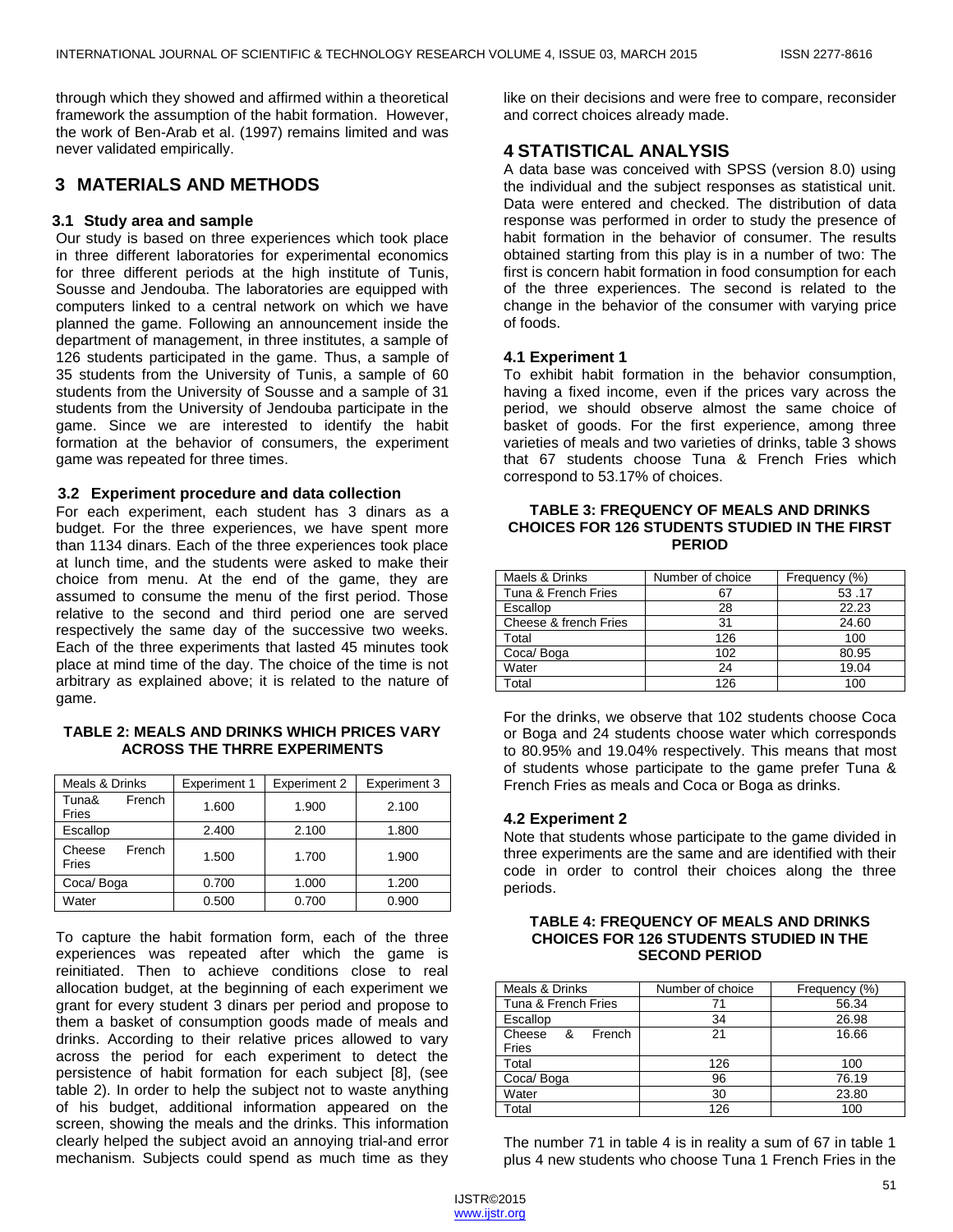second period. We adopt this method in order to compare choices in period 2 with choices in period 1. Then, we aimed to know if students who choose Tuna & French Fries in period 1 for example are the same or no in period 2. Then, from table 4 we can see along the two period that the percentage of choose the same basket of meals is augmented from 53% to 56%. This means that students choices are not depend on prices of meals but it depend on their preferences.

#### **4.3 Experiment 3**

To confirm the results found in the first and second experiment, a third experiment was carried out with the same subjects (126 students). As it is already previously mentioned, the prices of meals and drinks vary across periods. The goal of this second experiment is on the one hand to identify the phenomenon of habit formation in the behavior of consumption of the subjects with respect to the variation of prices of meals across the periods. Results of the third experiment where the price varies across the periods are reported in table 5. We can see along the three experiments that only three subjects change their choices between the second and the third period.

#### **TABLE 5: FREQUENCY OF MEALS AND DRINKS CHOICES FOR 126 STUDENTS STUDIED IN THE THIRD PERIOD**

| Meals & Drinks                   | Number of choice | Frequency (%) |  |
|----------------------------------|------------------|---------------|--|
| Tuna & French Fries              | 69               | 54.76         |  |
| Escallop                         | 29               | 23.01         |  |
| French<br>Cheese<br>- &<br>Fries | 28               | 22.22         |  |
| Total                            | 126              | 100           |  |
| Coca/Boga                        | 81               | 62.79         |  |
| Water                            | 45               | 35.71         |  |
| Total                            | 126              | 100           |  |

We remark from table 5 that from period 1 to period three the number of subjects whose choose the same basket of meals is the same. This leads to the assumption that subjects (students) have a priori presence of habit formation in their behaviors. For the drinks, we make approximately the same conclusion.

# **5 ECONOMIC ANALYSIS**

To understand the habit formation in the behavior of subjects, one must introduce the concept of elasticity price. Table 6 shows the calculate elasticity meal/price and drink/price for the three meals and two drinks relatively to each experiment. An elasticity meal/price or drink/price in the interval [0, 1] means that the request for this meal or this drink is inelastic and the subject chooses the same meal or same drink (habit formation) independely of the variation in meal or drink price. However, when elasticity is superior to the unit this means that the request is elastic. The subject in this case is sensitive to the variation of price of the meals or drinks and i twill choose a different meal or drink during the next period (no habit formation). Table 6 reports the calculated elasticity for the three meals and two drinks. Based on this table, we distinguish between 2 types of elasticity. When the Elasticity is in the interval [0, 1] for the three meals and two drinks in experiment 1 and 2, this means that the request does not vary when the price varies which explain the persistence of habit formation in the behavior of the subjects in the case of experiment 1 and 2. The request of meals and drinks is not sensitive to the price and is maintained because subjects prefer to consume the same meal and drink in experiment 1 and 2. The result was changed in experiment 3 for Cheese & French Fries, Coca/Boga and water. The elasticity is superior to the unit. This means that a small change in the price of meals and drinks involves a great change of request.

#### **TABLE 6: ELASTICITY ON THE DEMAND OF THREE MEALS AND TWO DRINKS OFFERED TO THE SUBJECTS FOR THE THRRE PERIODS**

|                  |        | <b>Experiment 1</b> | <b>Experiment 2</b> | Experiment 3 |
|------------------|--------|---------------------|---------------------|--------------|
| Tuna&<br>Fries   | French | 0.723               | 0.654               | 0.808        |
| Escallop         |        | 0.503               | 0.237               | 0.123        |
| Cheese&<br>Fries | French | 0.078               | 0.521               | 1.045        |
| Coca/Boga        |        | 0.897               | 0.435               | 2.310        |
| Water            |        | 0.034               | 0.145               | 1.312        |

The variation in the price of these meals and drinks changes decisions choices and the structure of consumption in the behavior of the subjects. The request in this case is elastic which means that few of the subjects change their choices in the future. Based on these results of elasticity, we conclude that in general the subjects present a habit formation in their behavior and their request is not sensitive to the variety of prices of meals which cannot redirect their choices in the future.

# **6 DISCUSSION AND CONCLUSION**

From this paper, we can provide three types of results: The first result is based on descriptive statistics (frequency) and it concerns the experimental results. The number of subjects who choose the same meal or drink for the three experiments is in general the same. This means that most subjects' consumers present a habit formation in their behaviors. The second result is based on economic analysis (elasticity) and it concerns the economic results. From table 6, we see that most values of elasticity are in [0, 1] which means that the request of subjects is maintained across the three periods. The two types of results cited previously show the presence of habit formation in the behaviors of retained subjects and the assumption of dependence between choices carried out by the participants is quite visible. A glance over the three experiments reveals that there were a certain persistence of choice of meals and drinks. This study is not without limitations, the first is related to the number of experiments. Even if we think that our results are not skewed too much, it would have been more interesting if the number of experiments is longer. We had a financial constraint. The second, with whom we reflected too much, it is the periodicity day laborer, weekly etc. Future experimental research could attempt to consider these limitations in order to determine how habit formation effects unfold in more complicated settings. Dynamic programming method can be a candidate to resolve problem of habit formation with Intertemporally Dependent Preferences [9].